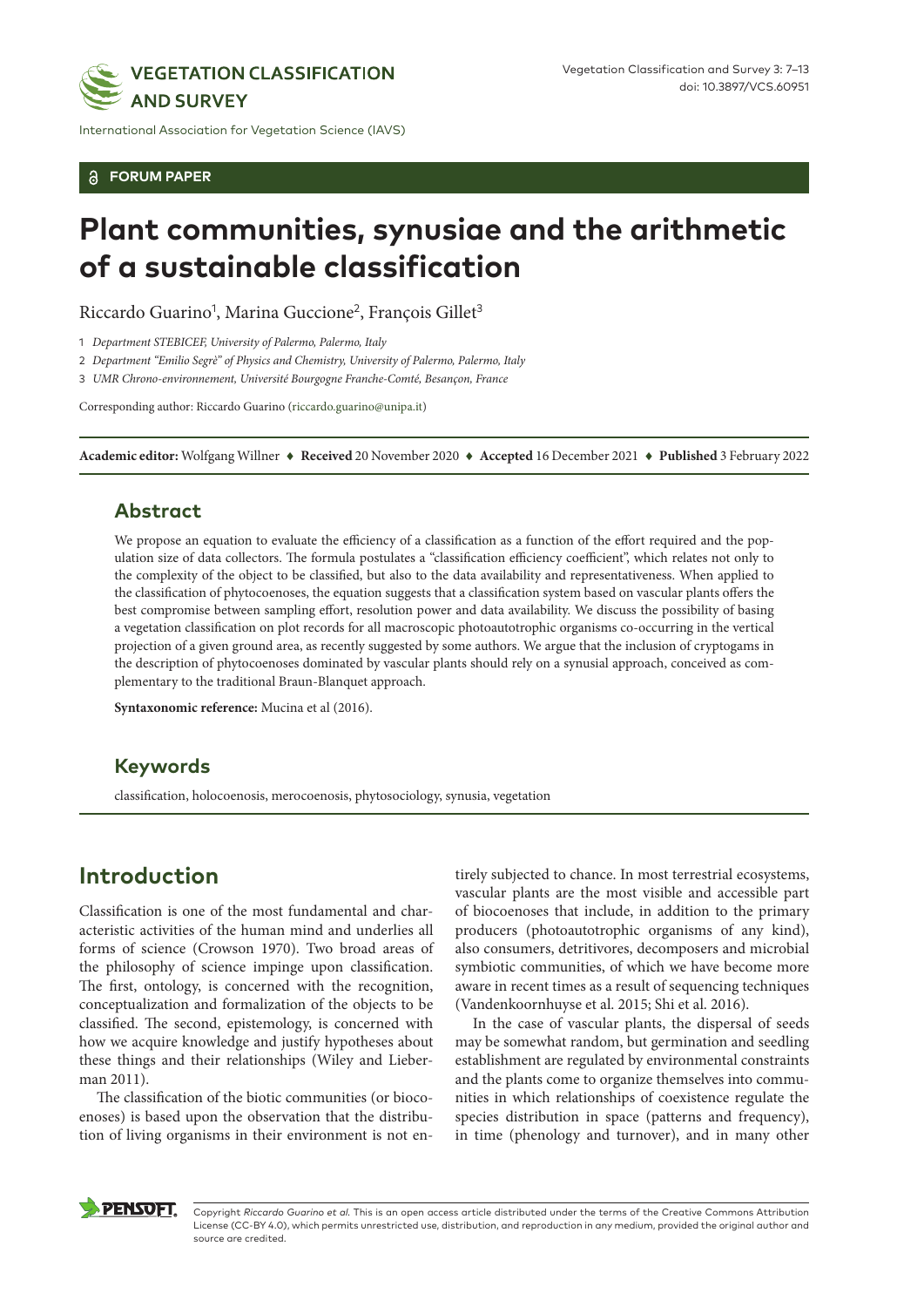aspects of plant life (Braun-Blanquet 1964). Further relationships are established with the soil microbiota and the local fauna. The repeated coincidence of a similar set of plant species can build a regular distribution pattern, which enables a formal classification of the vegetation (Whittaker 1978; De Cáceres et al. 2018).

Based on the assumption that non-vascular plants can be important structural elements of vegetation, Berg et al. (2020) suggest that a consistent vegetation classification system should be based as much as possible on plot records for all macroscopic photoautotrophic organisms co-occurring in the vertical projection of a given ground area.

In principle, this proposal is based on a reasonable assumption. However, the sampling effort of 'all-inclusive' phytocoenoses is significantly higher than that of recording vascular plants only and, for the sake of a classification, Berg et al. (2020) accept that non-vascular plants could be omitted in vegetation types in which they play a subordinate role (e.g. mesic grasslands, ruderal communities) without a significant impact on the classification results. Ultimately, Berg et al. (2020) recommend recording at least terricolous cryptogam layers, particularly in the case of plant communities in which they constitute a sizeable part of the local biodiversity or biomass.

The aim of this paper is to propose a mathematical formulation for classification efficiency and to discuss some practical and epistemological consequences when applying the recommendations of Berg et al. (2020).

## **The arithmetic of a sustainable classification**

Before reasoning on the methodological consequences of recording the terricolous cryptogam layer when sampling vegetation plots, let's try to pose the question (i.e. the vegetation classification) in stringent, arithmetical terms. Let's consider the formula:

$$
i = \frac{P(n, v)}{C(n, v)} \quad \Leftrightarrow \quad i \cdot C(n, v) = P(n, v) \tag{1}
$$

in which: *C*(*n*,*v*) indicates the complexity of the object to be classified, and *P*(*n*,*v*) indicates the detected fraction of that complexity obtained through data sampling.

In operational terms,  $C(n, v)$  is a function space whose main vector quantities are: (1) the whole number of species *n* occurring in a given area, corresponding to the local species pool targeted by the vegetation classification (representing always and in any case a subset of the local biota) and (2) the number of vegetation units *v* that can be distinguished in a given area and in a given time interval. Note that  $C(n, v)$  is generically defined as function space, i.e. a set of functions between *n* and *v*.

The generical definition of  $C(n,v)$  is rather vague; however, if we assume that the vegetation  $\nu$  of a given area consists of discrete units (community types) formed by different assemblages of the *n* target species occurring in the same area (species pool), then we can associate to each species  $S_k$  (with  $k = 1, 2, ..., n$ ) a simplified version of the phi coefficient (Tichý and Chytrý 2006)  $C_{\!k}$ , defined as:

$$
C_k = 1 - \frac{v_k}{v} \tag{2}
$$

in which:  $v_k$  is the number of vegetation units in which  $S_k$  is present in a given area, and  $\nu$  is the total number of vegetation units in the same area.

It follows that  $0 \leq C_k < 1$ . In particular,  $C_k = 0$  if  $v_k =$  $\nu$ , i.e., if the species  $S_k$  occurs in all the vegetation units; therefore, its contribution in differentiating the vegetation units is null. The value  $C_k = 1$  is excluded because we assume that the species  $S_k$  is part of the species pool of the given area and, as such, it has to be present in at least one of the vegetation units of that area.

Given the definition of  $C_k$  we can define the complexity coefficient  $C(n,v)$  as the average of all  $C_k$  values:

$$
C(n,v) = \frac{1}{n} \sum_{k=1}^{n} C_k = \frac{1}{n} \sum_{k=1}^{n} \left( 1 - \frac{v_k}{v} \right) = 1 - \frac{1}{n v} \sum_{k=1}^{n} v_k \tag{3}
$$

The variation of  $C(n,v)$  will also be  $0 \le C(n,v) < 1$ . In particular, it would be  $C(n, v) = 0$  in the case of an entirely homogeneous vegetation in the given area. Therefore, the complexity coefficient  $C(n, v)$  is conceptually similar to a measure of beta diversity.

If we define the vegetation as a sum of vegetation units or community types, ideally the number of plots should be large enough to record each vegetation unit at least once (purposive sampling design).

 $P(n,v)$  indicates the detected fraction of complexity, defined by the quantity of data available, i.e., how much the number of sampled plots and species recorded are functional to the classification. The function  $P(n, v)$  represents the 'added value' of a given sampling effort (in other words, the 'added value' produced by the classification in question). Again, if we assume that the vegetation  $\nu$  of a given area consists of discrete units (community types) formed by different assemblages of the *n* species belonging to the local species pool, we can write for the coefficient  $P(n, v)$  an heuristic expression containing: a) the ratio  $(n_{\alpha} / n)$ , in which  $n_{\alpha}$  is the number of species recorded during the sampling effort; b) the ratio ( $v_{\text{eff}}/v$ ), in which  $v_{\text{eff}}$ is the number of vegetation units identified.

We can impose the condition that, for  $n_{\text{eff}} = n$  and  $v_{\text{eff}} =$  $\nu$ , the ratio (1)

$$
i = \frac{P(n, v)}{C(n, v)}
$$

is equal to 1. If so, we can write:

$$
P(n, v) = C(n, v) \left\{ r_n \frac{n_{\text{eff}}}{n} + r_v \frac{v_{\text{eff}}}{v} \right\} \tag{4}
$$

in which  $r_n$  and  $r_v$  are weighting factors subject to the following constraint:  $r_n + r_v = 1$ . The weighting factors  $r_n$  and  $r_v$ can be used to weight differently the species and the vegetation units identified by the sampling effort. If the vegeta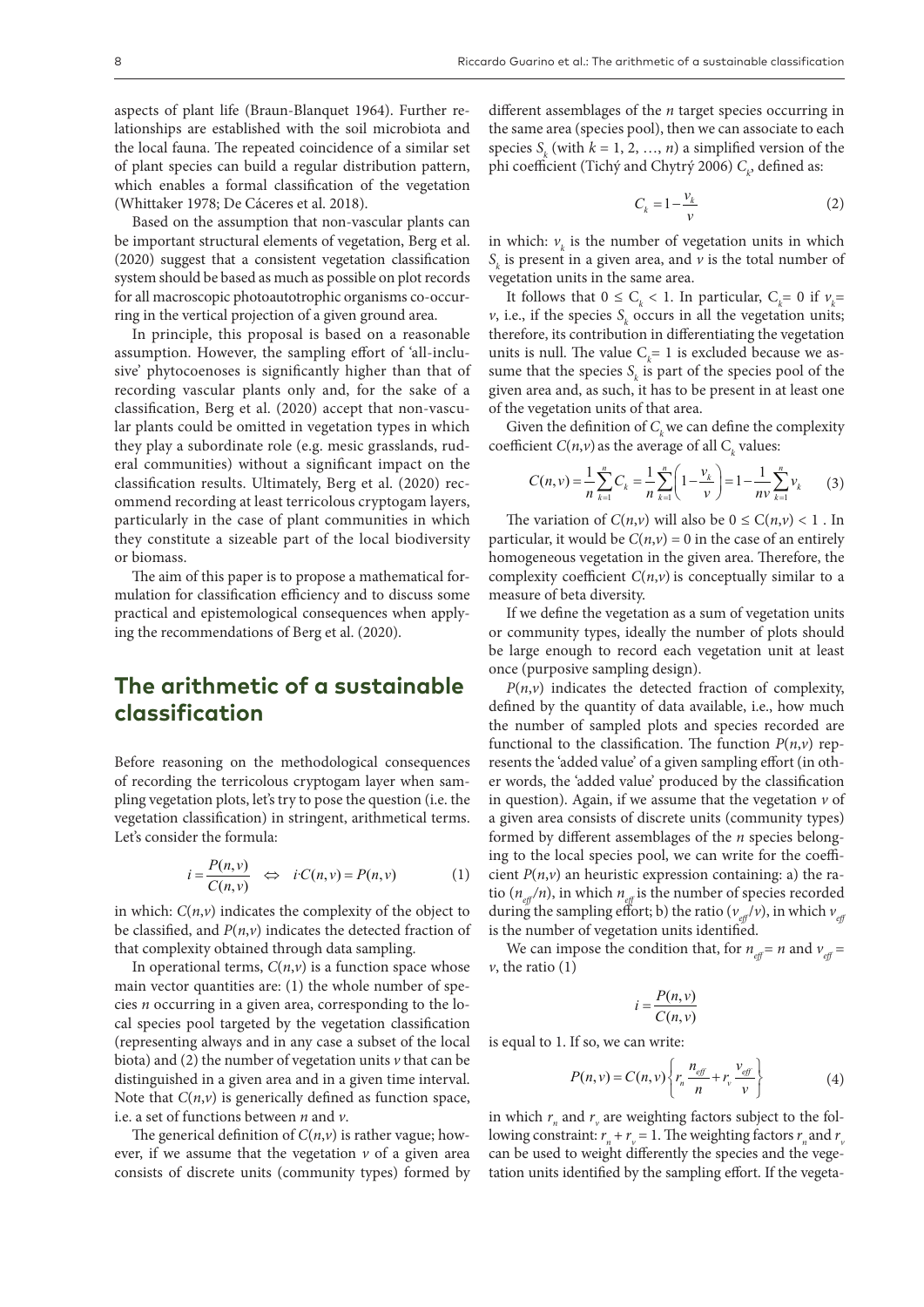tion scientists involved are highly skilled in identifying any species belonging to the species pool on which they pretend to base their classification, one can simply set  $r_n = r_v = 1/2$ . Should it be decided to base the vegetation classification on all macroscopic photoautotrophic organisms co-occurring in the vertical projection of a given ground area, the condition  $r_n = r_\nu$  will occur very rarely. Therefore, by the number of species  $n_{\text{eff}}$  and the number of vegetation units  $v_{\text{eff}}$  identified,  $P(n, v)$  depends on the number of plots of a given size sampled in a given time interval in the given area.

As for *i*, it measures the impact (effectiveness) of a classification effort. This coefficient is directly proportional to the value of  $P(n, v)$  and inversely proportional to that of  $C(n, v)$ . In practice, it indicates whether the classification in question 'works' (given the aims and protocols) at the price of a greater or lesser sampling effort. More precisely, it is a coefficient of effectiveness of the plots sampled in a given area. In summary, *i* can be defined as the 'classification efficiency coefficient'.

In particular, *i* will be equal to 1 when  $P(n, v) = C(n, v)$ ; which happens if  $n_{\text{eff}} = n$  and  $v_{\text{eff}} = v$ , that is when the information on the species pool and the vegetation units of a given area obtained by sampling is complete. Also, *i* will tend to 0 for  $n_{\text{eff}} \ll n$  and for  $v_{\text{eff}} \ll v$ ; in this case, sampling is essentially ineffective. It should be noted that *i* will be equal to 0 also if  $C(n, v) = 0$ , corresponding to the limit case where the vegetation of the given area is entirely homogeneous and corresponds to a single vegetation unit.

The 'classification efficiency coefficient' is highly influenced by the 'cost' of each single plot, provided that the identification effort of the species recorded during the survey can be different and not necessarily homogeneous with respect to the general purposes of any classification approach.

Just as any classification effort, *materialiter acceptus*, can be associated with a certain level of efficiency in the identification effort of the descriptors for the object to be classified, every single vegetation plot can be associated with a cost, corresponding to a fraction of the utility produced by the classification as a whole (precisely, the fraction that manages to classify that plot). Additionally, we can write that:

$$
P(n,\nu) \propto F \cdot r
$$

in which *F* is the population of vegetation scientists and *r* is the average number of plot records produced *per capita*, so that:

$$
C(n, v) \propto \frac{F \cdot r}{i}
$$
, and  $i \propto \frac{F \cdot r}{C(n, v)}$ 

Therefore, if we disregard the theoretical possibilities offered by machine-based approaches, such as remote-sensing, spectral fingerprinting, bulk collection by robots and subsequent metabarcoding, the efficiency (and sustainability) of a vegetation classification is inversely proportional to the complexity of the classification target and directly proportional to the size of the population of vegetation scientists multiplied by the average number of plot records produced *per capita*.

The above-written equations are valid from the global to the local scale, with the only limitation given by the availability of (skilled) vegetation scientists and of species identification tools for the target territory. These two aspects, of course, are of particular importance due to the well-known enormous regional variance on data availability and resource expenditures.

## **The phytosociological classification approach**

The phytosociological approach to vegetation classification is based on operational units which have a very practical goal, that is to give a reasonably precise name and conceptualization to plant communities which appear, to some extent, discrete to the eyes of phytosociologists (Dengler 2003; Biondi 2011; Pott 2011).

In principle, the traditional Braun-Blanquet system is based on all photoautotrophic taxa. However, a different weight is attributed to the vegetation layers in the classification and, apart from few exceptions, the bulk of data underlying the phytosociological system focuses on vascular plant species only. Between the two possible extremes, i.e. a taxon-free, physiognomic vegetation classification on the one hand and an omnicomprehensive vegetation classification (i.e., based on all photoautotrophic taxa) on the other hand, the current phytosociological classification system offers perhaps the best compromise between sampling effort, resolution power and data availability.

In the previous section, we introduced the coefficient *i* as a generic measure of the effectiveness of a classification effort. However, it must be noted that the variables considered do not fully capture the effectiveness and sustainability of any vegetation classification. There are other, somewhat 'finer' variables that cannot be treated with the same arithmetic simplicity. Nevertheless, it should be stressed that *i* does not only depend on the complexity of the object to be classified, but also on the data availability and representativeness. In fact, the great attention currently paid by vegetation scientists to 'big data' – both in the current debate and in comprehensive synthesis studies – indicates that no proposal on new data acquisition methods can afford to ignore the 'big', represented by previously recorded data.

Vegetation scientists are relatively few, and those dealing with phytosociological vegetation classification are even fewer, and many of these are familiar with vascular plants only. Not only is the number of phytosociologists progressively decreasing, but also the time dedicated to field data collection (Chytrý et al. 2011). Thus, paradoxically, the current phase of comprehensive regional synthesis, semi-supervised validation of syntaxa and expert systems for vegetation classification is largely based on data collected in the last century by phytosociologists who followed the methods and rules of quite different schools (Chiarucci 2007; Guarino et al. 2018), who visually estimated not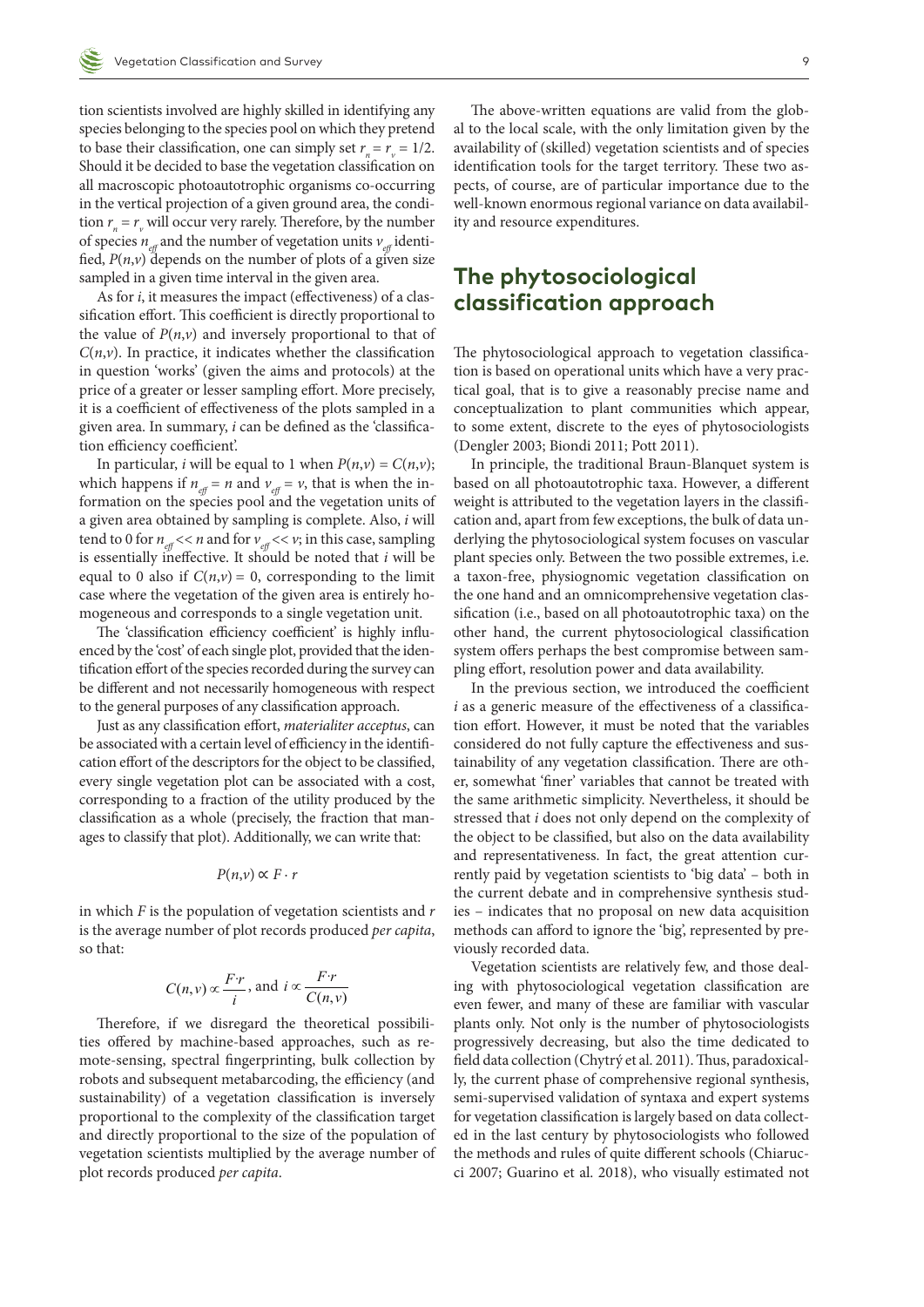only the plant cover, but also the plot area, and who applied very different sampling criteria, not only with respect to cryptogams, but also to the vascular plants species. For example, there was a common practice of ignoring therophytes growing in the interstitial space of perennial grasses and forbs while sampling the Mediterranean perennial dry grasslands ascribed to the class *Lygeo sparti-Stipetea tenacissimae* (Rivas-Martínez 1978). Although this might be considered unacceptable by most Central European phytosociologists, it probably has not had a significant impact on the classification itself (Marcenò et al. 2019).

Given the variables involved in our arithmetical definition of a "sustainable" vegetation classification, we will now turn our attention to some practical and epistemological consequences of basing the phytosociological system "as much as possible" on holocoenoses (i.e. on plot records of all macroscopic photoautotrophic organisms co-occurring in the vertical projection of a given ground area).

## **Completeness versus sampling effort**

If we accept the eminently practical purpose of the phytosociological vegetation classification, we should ask ourselves what advantages or disadvantages a more complete, but more time-demanding, sampling approach would have.

As we have seen, the classification itself should be evaluated basing on its efficiency (corresponding to what we defined as *i*), but also on the skills and size of the population of vegetation scientists who collect the data and produce the classification itself.

If, for the sake of completeness in the data collection and classification, one wanted to extend the investigation to the whole autotrophic component of the local biota, the classification would be based on species that are biologically, physiologically, metabolically and dimensionally different from each other. This raises many questions about the optimal sampling period, the extra-time required for plot sampling, and the availability of data collectors skilled enough to record all macroscopic photo-autotrophic organisms occurring in the plot.

The recently revised version of the International Code of Phytosociological Nomenclature (henceforth: ICPN; Theurillat et al. 2021) remains rather vague on how complete a floristic inventory of species should be to define a syntaxon. Indeed, there is no golden rule to assess whether the recorded components of a phytocoenosis are enough for a phytosociological classification or not. We believe that in all the plant communities in which cryptogams constitute a major part of the biodiversity and/or biomass, their role has been already acknowledged by the traditional phytosociological classification. This is the case of *Oxycocco-Sphagnetea*, *Montio-Cardaminetea*, *Loiseleurio-Vaccinietea*, *Adiantetea*, *Polypodietea*, and other vegetation classes. However, even in these cases, the added value of recording the complete cryptogamic layer for the classification of vegetation plots into higher rank syntaxa remains largely undemonstrated. For example: do we really need to identify every single moss species to classify a plot from a dripping stonewall covered by *Adiantum capillus-veneris* into the class *Adiantetea*?

In any classification system, it is a clear advantage to maintain as much as possible the nomenclatural stability and the conceptual delimitation of the classified objects. Should the praxis of recording all macroscopic photoautotrophic organisms in vegetation plots become a stringent rule of the phytosociological classification, there is a serious risk of rejecting many syntaxa as *nomina dubia* because "only vascular plants have been recorded, but also the species of the moss layer would be needed for proper classification" (Berg et al. 2020, Appendix S1). This could be the case for *Festuco-Brometea*, *Elyno-Seslerietea*, *Sedo-Scleranthetea*, *Koelerio-Corynephoretea canescentis* and other well-established syntaxa characterized by a rich cryptogamic layer.

The decision of whether the species of the moss (or lichen) layer are needed for a "proper" classification is further complicated because some vegetation units change their "properties" depending on the substrate they are found on. For instance, let's consider the vegetation ascribed to the class *Polypodietea*. Patches of this bryo-pteridophytic vegetation can colonize a boulder in the forest understorey, the bark of ancient trees in the same forest, but also hundreds of square meters of vertical cliffs in fresh and shady gorges and even man-made stonewalls. Should it be considered a synusia (or merocoenosis) when in the forest and a holocoenosis when it occurs on vertical cliffs?

#### **The synusial solution**

Berg et al. (2020) state that recording epiphytes in forest relevés is "not needed for the majority of purposes, including classification". However, the example of *Polypodietea* is directly related to the level of organization targeted by the classification and thus to the perception of which 'plant communities' should appear discrete to the eyes of phytosociologists. In the synusial approach to vegetation classification (Barkman 1973; Gillet and Julve 2018), the concrete plant community is perceived and recorded at the 'organismic scale', i.e. the scale of the plant organisms, which depends on their size. Indeed, the organismic scale of epilithic, epixylic, saproxylic and even epigeic cryptogam synusiae differs fundamentally from that of vascular plants. Moreover, a phytocoenosis can be described as an assemblage of structural and functional components, based on vegetation layers, patch mosaics and phenological phases (Gillet et al. 1991).

Synusial phytosociologists argue that, from an ecological point of view, the sampling grain (observational scale) for floristic plot records should be logically related to the organismic scale, which is always the case for plant synusiae, while for phytocoenoses the choice of the plot size is usually based on the largest plants (e.g., trees in forests).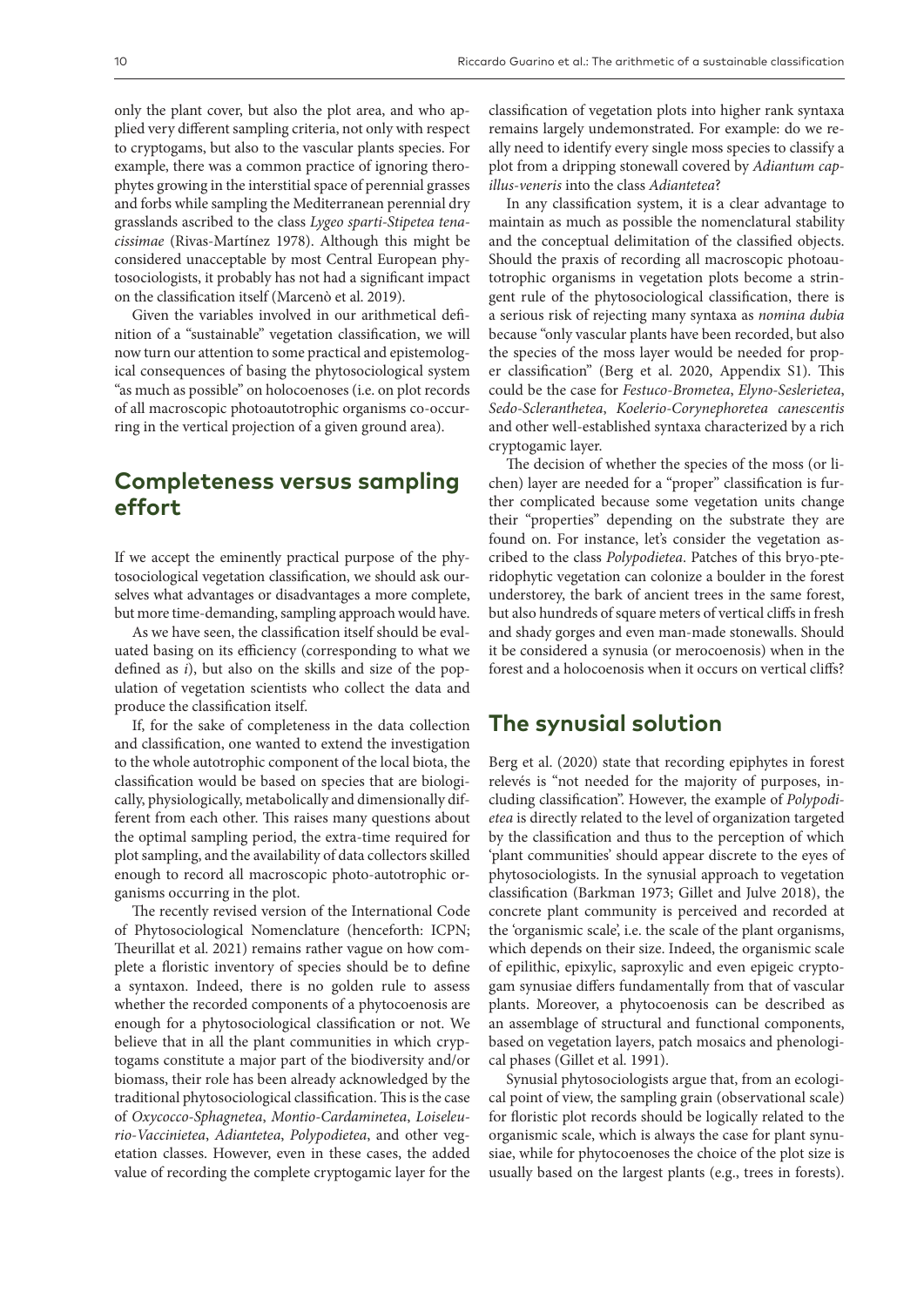Breaking with current practice in both Braun-Blanquetian and synusial phytosociology, Berg et al. (2020) recommend that in a plot record of a phytocoenosis "all species should be considered that occur in the vertical projection above a certain ground area", which cannot be less than 1 m² because "any plant assemblage recorded on less than 1 m² would automatically be considered as a synusia". Using the same plot size for trees and epiphytic mosses in a forest will appear extremely challenging and unworkable to any bryosociologist. Sampling epiphytic vegetation is incompatible with the delimitation of a large ground area since species assemblages are different and fragmented among tree species, height above ground level, diameter and inclination of trunks and branches, etc. It requires working on small bark surfaces to record each synusia (Berg et al. 2016) and often fragmenting the relevé into several non-contiguous subplots (Gillet and Julve 2018).

Hoping to record all plant species, including cryptogams, in a relatively large area is, in most cases, a pious wish. As a matter of fact, a good knowledge of cryptogams is quite rare among vegetation scientists. As a result, only some well-known and easily identifiable species will be recorded.

Berg et al. (2020) argue with reason that it is inconsistent to apply the same classification and nomenclature concept (syntaxon) to phytocoenoses and synusiae. They recommend including all vascular plants and macroscopic cryptogam species, organized in layers and strata, in the description and the comparison of phytocoenoses for classification purposes (implicitly in the framework of the Braun-Blanquet approach), and to develop another independent classification system for synusiae. This is reminiscent of an old debate among phytosociologists, which divided "phytocoenologists" and "synusiologists" at the beginning of the last century. At the end of the  $6<sup>th</sup>$ International Botanical Congress in Amsterdam in 1935 (reported in Cain 1936; Du Rietz 1936; Pavillard 1936; Lippmaa 1939), the leaders of the different schools in phytosociology agreed to propose a joint resolution stating that phytocoenoses must be classified as 'associations' (Braun-Blanquet's approach) and synusiae as 'unions' (Lippmaa's approach). After 80 years, it is interesting to see this old debate reappear and that a similar solution has been proposed (Berg et al. 2020). In the meantime, however, phytosociologists of the Braun-Blanquet school have refined their concept of the syntaxon so that more and more quasi-synusial vegetation units have been described, as shown by the recent European synthesis (Mucina et al. 2016), including many syntaxa made up only of bryophytes or lichens. This is precisely the ideological drift criticized by Berg et al. (2020), advocating for a strict separation of phytocoenotic and synusial classifications, albeit both are based on species composition. However, there are many examples of monosynusial phytocoenoses (or at least recorded as such), e.g. in mesic grasslands, which would imply classifying them in redundant syntaxa and 'merotaxa' (e.g., *Cynosurion* and *Cynosurulion*). This was one of the arguments put forward by the integrated synusial approach for a unified synusial conception of the

syntaxon instead of two independent classification systems, while avoiding the inconsistency of mixing phytocoenotic and synusial syntaxa in the same system, which is a real problem from both a basic and applied point of view (Gillet and Julve 2018).

#### **Epistemological considerations**

The ancient vision of science, dating back to Bacon, is based on the idea that external events or 'facts' can be observed in a neutral way and classified to build scientific theories by induction and deduction. This vision was definitively superseded by Immanuel Kant and his successors. According to Karl Popper (1959), "The empirical basis of objective science has thus nothing 'absolute' about it. Science does not rest upon solid bedrock. The bold structure of its theories rises, as it were, above a swamp. It is like a building erected on piles. The piles are driven down from above into the swamp, but not down to any natural or 'given' base; and if we stop driving the piles deeper, it is not because we have reached firm ground. We simply stop when we are satisfied that the piles are firm enough to carry the structure, at least for the time being." (The Logic of Scientific Discovery, 5: 30).

Therefore, there cannot be an objective classification of reality, but each researcher interprets reality starting from ideas, categories and mental schemes that are tested and possibly corrected (the famous Popper's "falsification") as errors are detected and new tools become available (Tüxen and Kawamura 1975). Collecting species occurrence data on macroscopic cryptogams could contribute, to some extent, useful information for the classification of vegetation dominated by vascular plants, but probably would not be enough to falsify the 'classical' phytosociological approach to vegetation classification, nor to justify the unconditional adoption of the concept of holocoenosis (*sensu* Berg et al. 2020). To use Popper's metaphor, it may be that a classification based on vascular plants is firm enough to carry the phytosociological structure and there's no need to drive the piles deeper.

One could argue that Popper would have said that phytosociology has no piles at all, that it is not falsifiable and therefore not a good science. The methods in phytosociology are not suitable to "Erklärung", only to "Verstehen". This is because whatever classification you make, it will never be a good representation of nature, only of the mind of the researcher, directed by the aims and goals of the classification. The paradigm of phytosociologists is that of the "Spurensucher" (i.e. trace-tracker); Ginzburg (1988) used the term "Indizienwissenschaft" for this kind of sciences.

In the second half of the 20<sup>th</sup> century, the debate on philosophical thought was occupied by the rehabilitation of Aristotle's "practical philosophy" (to which the "Indizienwissenschaften" belong), pursued above all by the German and Anglo-American schools of Hans-Georg Gadamer, Hannah Arendt and Bernard Williams. Aristotle was the first who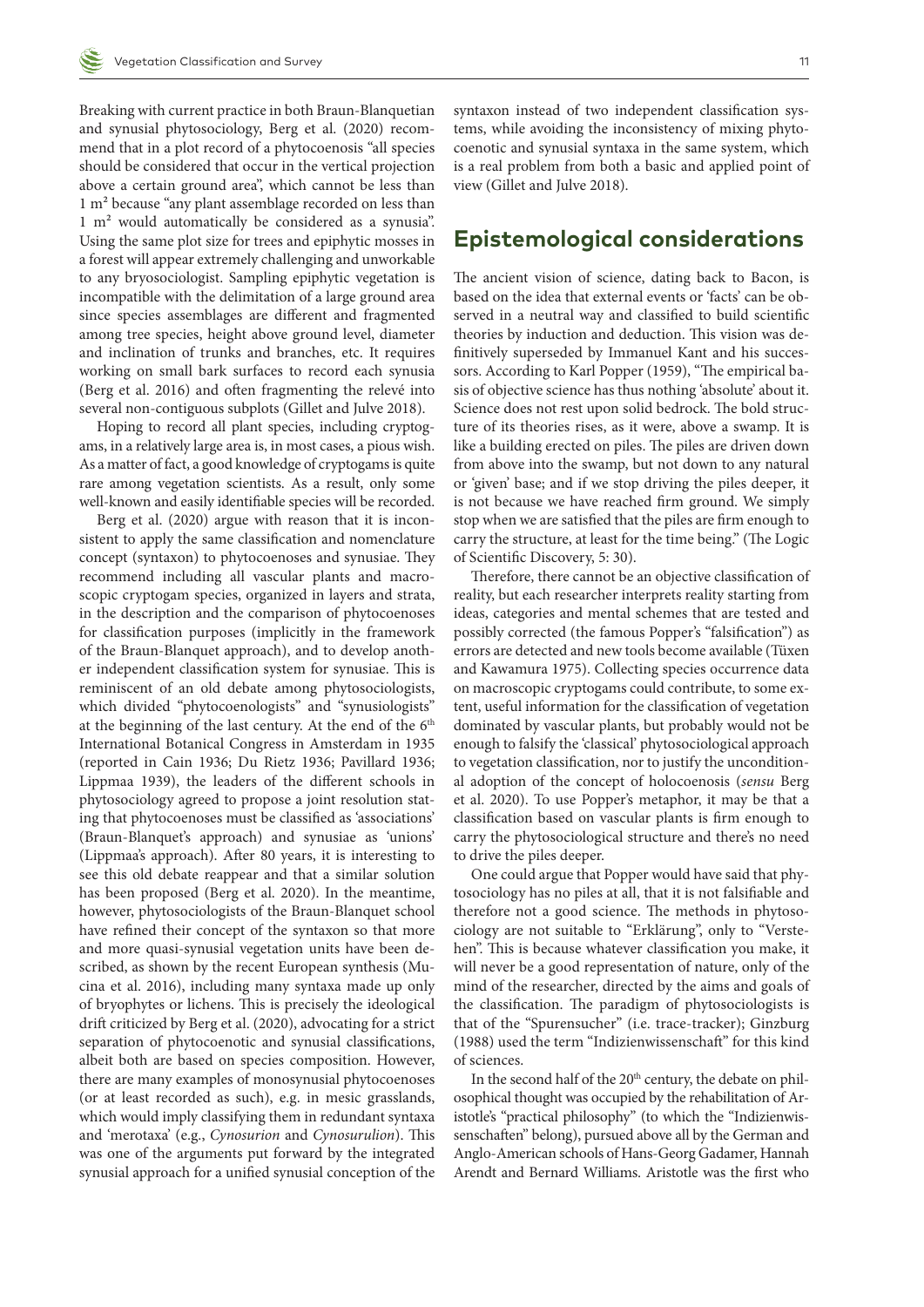outlined, as object of a specific form of knowledge, exactly that *praxis* which classifications of any kind are primarily concerned with. A fundamental criterion for marking the domain of *praxis* is that "the principle of actions is in the agent" (Metaphysics VI, section 1025b, transl. by Hugh Tredennick). Any classification belongs to the domain of practical knowledge and, unlike theoretical knowledge, it is not as useful for satisfying theoretical speculations (in an Aristothelic sense). Instead, it is used to satisfy eidetic and poietic needs. In other words: classifications should have a practical goal and it must have a utility for the "agents", i.e. those who use it. As pointed out by Berg et al. (2020), a phytosociological classification is used "for better communication, especially in applied fields like forestry, landscape planning, vegetation mapping, or nature conservation". We cannot pretend that the "agents" in all these applied fields will be familiar with the identification of non-vascular plants.

## **Conclusions**

For the sole purpose of a taxon-based vegetation classification, the most important thing is to collect enough data on species co-occurrences. This means that collecting many species co-occurrences, even if not particularly complete or accurate, is more useful than collecting few extremely accurate and comprehensive ones.

Science will produce useful and essential knowledge only when it classifies objects and makes predictions based on statistically significant datasets, analysed according to adequate protocols. Field data collection should exercise the art of the feasible more than the art of the possible: the adoption of a sampling protocol aimed at recording all

# **References**

- Barkman JJ (1973) Synusial approaches to classification. In: Whittaker RH (Ed.) Ordination and classification of communities [Handbook of vegetation science 5]. Junk, The Hague, NL, 435–491. [https://doi.](https://doi.org/10.1007/978-94-010-2701-4_16) [org/10.1007/978-94-010-2701-4\\_16](https://doi.org/10.1007/978-94-010-2701-4_16)
- Berg C, Schwager P, Pöltl M, Dengler J (2016) Plot sizes used for bryophyte and lichen communities in Europe. Herzogia 29: 654–667. <https://doi.org/10.13158/heia.29.2.2016.654>
- Berg C, Ewald J, Hobohm C, Dengler J (2020) The whole and its parts: why and how to disentangle plant communities and synusiae in vegetation classification. Applied Vegetation Science 23: 127–135. [https://](https://doi.org/10.1111/avsc.12461) [doi.org/10.1111/avsc.12461](https://doi.org/10.1111/avsc.12461)
- Biondi E (2011) Phytosociology today: Methodological and conceptual evolution. Plant Biosystems 145: 19–29. [https://doi.org/10.1080/112](https://doi.org/10.1080/11263504.2011.602748) [63504.2011.602748](https://doi.org/10.1080/11263504.2011.602748)
- Biurrun I, Pielech R, Dembicz I, Gillet F, Kozub Ł, Marcenò C, Reitalu T, Van Meerbeek K, Guarino R, … Dengler J (2021) Benchmarking plant diversity of Palaearctic grasslands and other open habitats. Journal of Vegetation Science 32: e13050. [https://doi.org/10.1111/](https://doi.org/10.1111/jvs.13050) [jvs.13050](https://doi.org/10.1111/jvs.13050)
- Braun-Blanquet J (1964) Pflanzensoziologie. Grundzüge der Vegetationskunde. 3rd ed. Springer, Wien, AT, 865 pp. [https://doi.](https://doi.org/10.1007/978-3-7091-8110-2) [org/10.1007/978-3-7091-8110-2](https://doi.org/10.1007/978-3-7091-8110-2)

macroscopic photoautotrophic organisms co-occurring in the plot would require time and a whole series of tests to essay its pros and cons against a sampling approach chasing higher plot numbers more than plot completeness.

However, recording co-occurrences of all macroscopic photoautotrophic organisms is not only a matter of effort but also of strategy and conventional rules: if enough projects would follow the "comprehensive" sampling approach, sooner or later we would get enough data to better assess the added value of including cryptogams in the classification of phytocoenoses.

In the field, it is a good idea to make an effort to collect the best possible data, given the time, logistical, and resource constrains. The recording of non-vascular taxa can represent important added value in studies on the drivers of α-diversity, as well as species-area curves used to study fine-grain β-diversity (Löbel et al. 2016; Biurrun et al. 2021; Dembicz et al. 2021). However, it is unlikely that the recording of non-vascular taxa will significantly impact the general paradigms of the current phytosociological classification.

## **Author contributions**

R.G. conceived the idea and led the writing of this paper, with substantial contributions from both other authors.

## **Acknowledgements**

We gratefully acknowledge the comments and suggestions from Wolfgang Willner and three anonymous reviewers on the first version of this paper.

- Cain SA (1936) Synusiae as a basis in plant sociological field work. The American Midland Naturalist 17: 665–672.<https://doi.org/10.2307/2419943>
- Chiarucci A (2007) To sample or not to sample? That is the question ... for the vegetation scientist. Folia Geobotanica 42: 209. [https://doi.](https://doi.org/10.1007/BF02893887) [org/10.1007/BF02893887](https://doi.org/10.1007/BF02893887)
- Chytrý M, Schaminée HJH, Schwabe A (2011) Vegetation survey: a new focus for *Applied Vegetation Science.* Applied Vegetation Science 14: 435–439.<https://doi.org/10.1111/j.1654-109X.2011.01154.x>
- Crowson RA (1970) Classification and biology. Atherton Press, New York, US, 360 pp.
- De Cáceres M, Franklin SB, Hunter JT, Landucci F, Dengler J, Roberts DW (2018) Global overview of plot-based vegetation classification approaches. Phytocoenologia 48: 101–112. [https://doi.org/10.1127/](https://doi.org/10.1127/phyto/2018/0256) [phyto/2018/0256](https://doi.org/10.1127/phyto/2018/0256)
- Dembicz I, Dengler J, Steinbauer MJ, Matthews TJ, Bartha S, Burrascano S, Chiarucci A, Filibeck G, Gillet F, … Biurrun I (2021) Fine-grain beta diversity of Palaearctic grassland vegetation. Journal of Vegetation Science 32: e13045.<https://doi.org/10.1111/jvs.13045>
- Dengler J (2003) Entwicklung und Bewertung neuer Ansätze in der Pflanzensoziologie unter besonderer Berücksichtigung der Vegetationsklassifikation [Archiv naturwissenschaftlicher Dissertationen 14]. Martina Galunder-Verlag, Nümbrecht, DE, 297 pp.